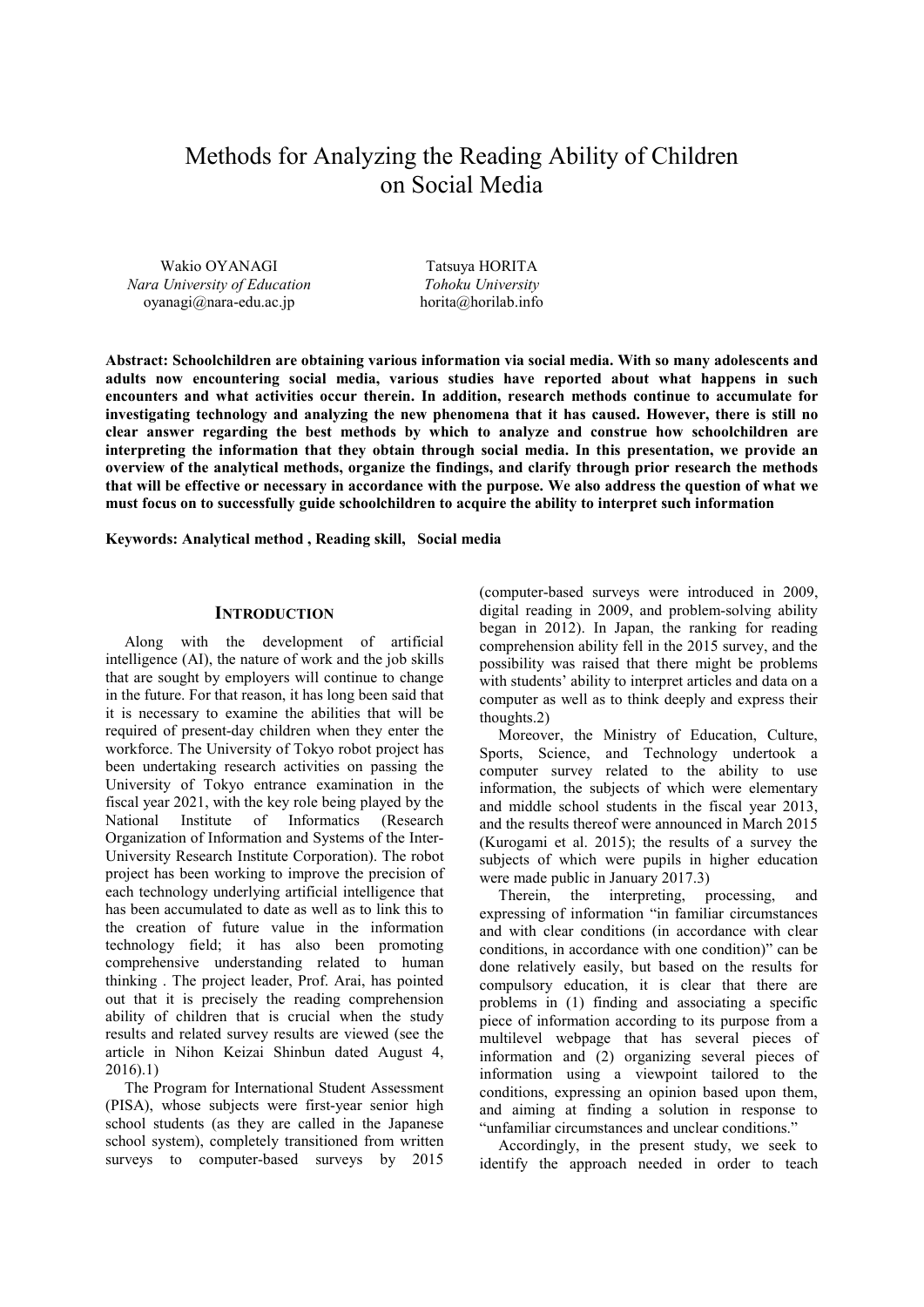children to be able to interpret the information of a computer effectively. Concern has been shown regarding how we should think about the relationship between the nurturing of children's ability to use information from computers and their reading comprehension ability, moreover the relationship of these with the nurturing of their cooperative problemsolving ability. In particular, owing to changes in the media environment, social media has become familiar to children. Amidst this, attention has focused on how schoolchildren are reading information through social media, what is needed to enable children to handle social media well, what can be done to cope with it at schools, and whether it is possible to link together and support the efforts both at school and at activities that take place outside of school.

However, when it comes to the question of how to interpret a child's social media activities, we believe that we are still groping for appropriate analysis and interpretation methods.

Owing to this, in the present research report, we provide an overview of the analytical methods, and we organize the findings while clarifying through prior research the methods that will be most effective or necessary in accordance with the purpose.

### **REVIEW OF RELATED STUDIES AND AIMS**

Using ERIC, the database of<br>ernational research related to international research related to education research, and CiNii, the database related to academic articles in Japan, the number of articles containing the words "social media" and "research method(s)" in the title or abstract were identified, and the changes that they exhibited between time periods are shown in Figure 1.

First, when it comes to "social media," we can see that both we can see that both international and Japanese research show a large increase starting in 2009. In international research, when we focus our attention on the contents that are raised as education research on social media, as shown in Figure 2, studies that focus on or employ the "social network" were most numerous, and it was varied up to the tackling of "e-learning." Stated broadly, it was understood that education research that focuses on the interactions between participants in "social network" technologies is classified as educational research on "social media." Educational research on international social media continues to

increase as of 2016, and the high interest in the subject is evident. However, educational research on social media peaked in 2012, and the number of such studies greatly decreased as of 2016.

 Next, if we focus our attention on the "research methods" of educational research and examine the kind of changes it has undergone, as can be seen in Figure 1, internationally this increased since 2003. In Japan, there was some waxing and waning of interest, but it grew starting in 2007, and then the number of such studies greatly decreased in 2016. When it comes to what "research methods" of international education research have been focused on, we can see that while there are many studies that were undertaken while conducting quantitative processing, such as questionnaires and statistical analyses, there is much qualitative research that relates the interpretations of events that were observed and the appearance of a person's transformation through thick description, such as interviews and case studies (see Figure 3.



Figure 1 Trends in Educational Research on the Social Media in ERIC and



Figure 2 Characteristics of Educational Research on Social Media in ERIC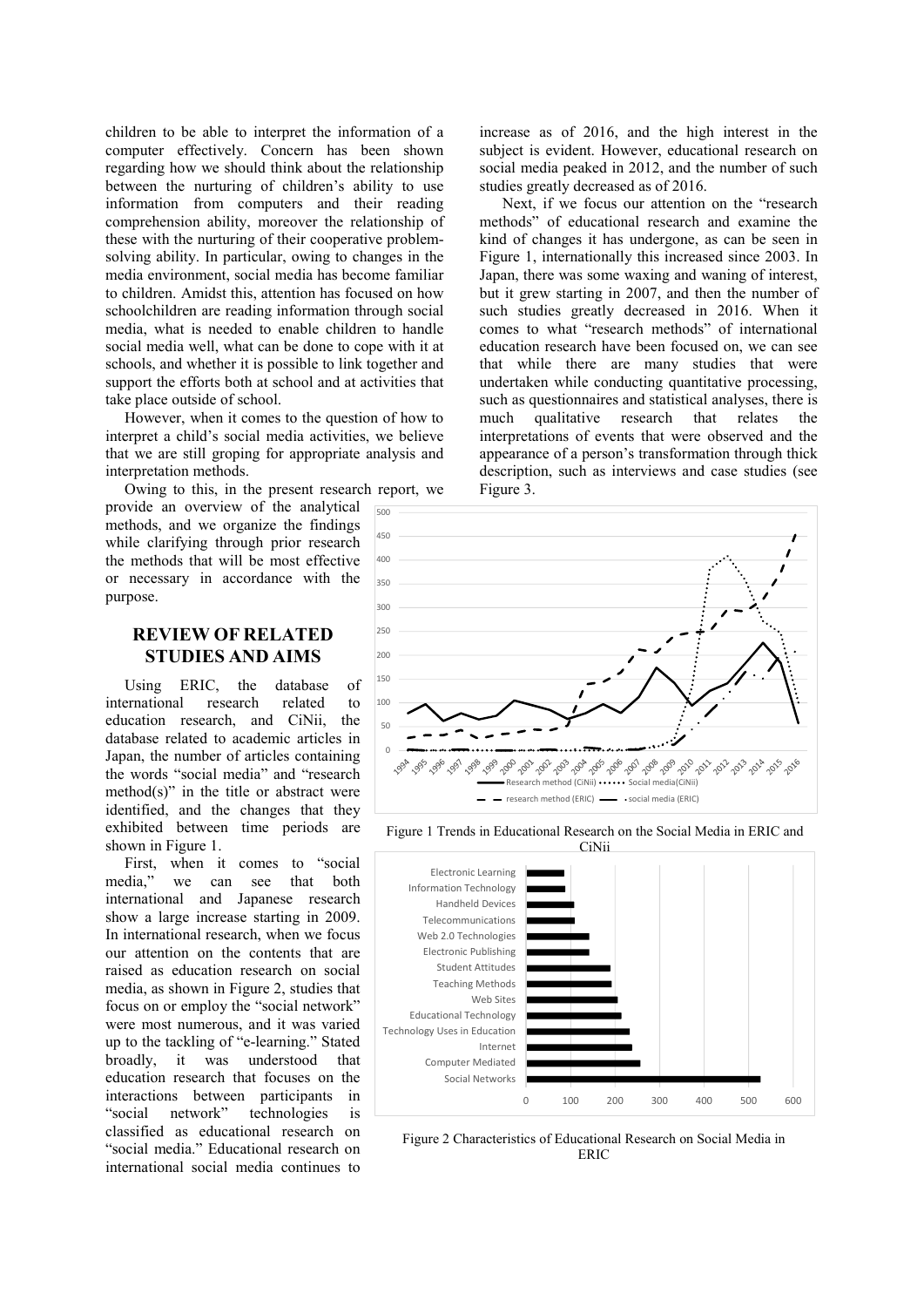Similar tendencies are observed in the methods used for educational research about international social media as well. There are many studies that promote qualitative research and that raise questions that have arisen from records of the interactions being undertaken to employ social media and the discourse observed in the learning outcomes therein as well as the learning process. There are also many studies employing questionnaires to conduct attitude surveys.

At the Japan Society for Educational Technology (JSET), what were the trends during this period in research that was focused on "research on social media" and "research methods"? In order to get a grasp of the big picture, a survey was done on the changes in the numbers of such studies using the JSET's database. The results indicated first of all that the pursuit of "social media" peaked in 2008 (see Figure 4). The data can be broken down and interpreted as indicating that attention was focused first on studies that employed "BBS," second on those that employed "blogs," and third on those that employed the term "SNS." Research using the term "social media" has appeared since 2010. Twitter has reached its peak recently in research related to social media (see Figure 5).

On the other hand, when it comes to studies on research methods, attention has been focused on those that examined direct research methods when qualitative research methods became a topic in 1996– 1997 as well as on the research methods involved in the evaluation of learning via e-communities. After that, when it comes to debates about both the quantitative and qualitative methods surrounding research on classroom teaching, the methods involved in the assessment of efforts that employed blended learning and social media were examined from 2010 onward; however, there were few of these, and there were many studies that focused on higher education.

In other words, Japanese education has become concerned with identifying the efforts that are required to teach children to effectively interpret information received from computers, determining how we should consider the relationship between nurturing children's ability to use such information and their reading comprehension, and the ascertaining how we should regard the relationship of the aforementioned items with the nurturing of their cooperative problem-solving abilities. However, viewing the research trends of academic societies both internationally and domestically in Japan reveals that little research on these points is presently being conducted.

| Analysis approache                     | Description+                                       | Ex. of DIGITAL TOOLS+               |  |
|----------------------------------------|----------------------------------------------------|-------------------------------------|--|
| Social network analysis <sup>®</sup>   | It is used to examine relationships within social  | Gephie                              |  |
|                                        | networks, predominantly using quantitative         |                                     |  |
|                                        | $data \in$                                         |                                     |  |
| Analytic induction+                    | Identifies similarities between phenomena in       | NVivo-                              |  |
|                                        | order to develop categories and subcategories of   |                                     |  |
|                                        | understanding. $\psi$                              |                                     |  |
| Critical discourse Analysise           | Focuses on how inequality and power are            | Wordsmith Toolse                    |  |
|                                        | produced, reproduced and resisted in discourse.4   |                                     |  |
| Interpretive                           | Visual methods to examine how individuals          | Multimethod<br>qualitative          |  |
| phenomenological analysis <sup>2</sup> | make sense of a phenomenon in a specific           | software that<br>supports           |  |
|                                        | context. <sup>2</sup>                              | coding                              |  |
| Narrative analysis <sup>®</sup>        | Analysis approaches that treat data as "storied"   | Multimethod<br>qualitative          |  |
|                                        | and interpretive social products. $\cdot$          | software for note-taking on         |  |
|                                        |                                                    | digital stories <sup>®</sup>        |  |
| Content analysis <sup>e</sup>          | A set of techniques that involve<br>the            | Natural<br>language                 |  |
|                                        | categorization and classification of data          | processing toolse                   |  |
|                                        | (textual, visual, spoken, or other) and provision  |                                     |  |
|                                        | of a quantitative representation of that content.4 |                                     |  |
| Keyword analysise                      | It is sometimes referred to as content analysis.   | Wordle<br>automate<br>to            |  |
|                                        | Identification of words with meaning, such as      | identification of frequency         |  |
|                                        | counting words with higher frequency. $\psi$       | of words in interviews <sup>p</sup> |  |
| Thematic analysis+                     | Identification and reviewing of patterns in the    | MindMape                            |  |
|                                        | data and emphasis on holistic understanding        |                                     |  |
|                                        | of the data $\psi$                                 |                                     |  |

Table 1 Digital Tools for Analysis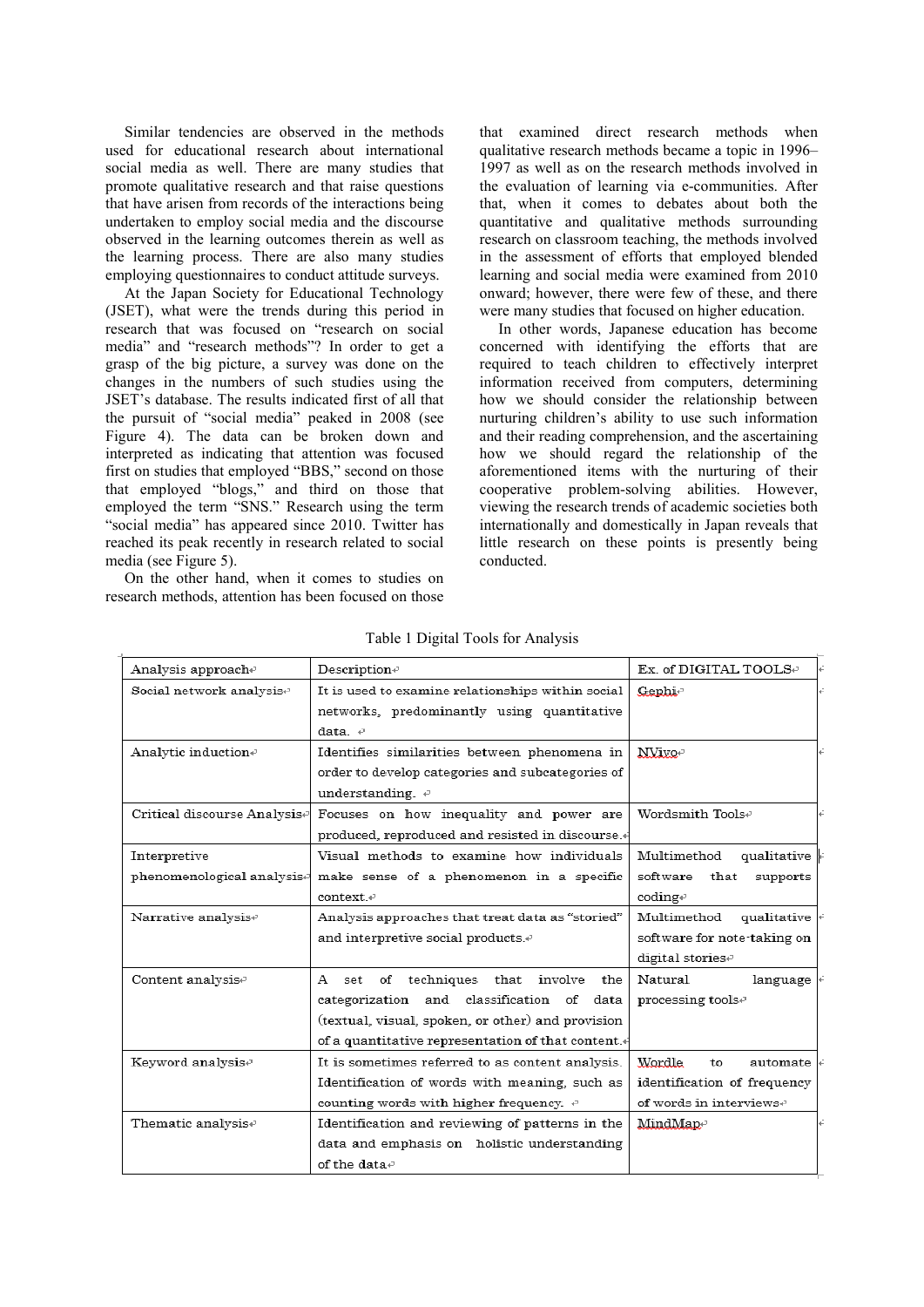Based on the trends of the related studies above, this study focuses on those efforts in elementary and midlevel education that employ social media broadly as well as on clarifying the methods used to analyze and evaluate those efforts. This research aims at contributing by clarifying aspects that are currently weak.

## **RESEARCH APPROACHES AND TOOLS USED IN EDUCATIONAL RESEARCH FOCUSED ON SOCIAL MEDIA**

As noted above, tools falling under the rubric of social media have been employed in educational activities by our association as well, and at the same time, studies that analyze the events, learning process, communication process, and products of learning that are occurring there have been undertaken. In addition, system development has been carried out, and several studies on the degree of satisfaction with and ease of use of that system have been undertaken as well as operational assessments on items such as the relationship between the methods of use and the learning effects. Even though there are many studies focusing on higher education, providing an overview of the kinds of approaches and tools that are employed therein is an effective approach to thinking about the selection methods and tools for analyzing the similar efforts in elementary and mid-level education.

Accordingly, we have attempted to put the approaches and tools that are frequently employed in educational research focusing on social media in order. The following items refer to Savin-Baden and Tombs (2017) (Table 1).

 According to them, the approaches and tools vary depending on the type of information that you want to obtain from the exchanges on social media:

(1) when you want to see information about personal characteristics (profile, identity)

(2) when you want to see the work that concerns the participants at various levels and what it looks like when they are engaged therein



Figure 3 Characteristics of Research Methods in ERIC



Figure 4 Trends in Educational Research on Social Media in JSET



Figure 5 Transition of Research Contents on Social Media in JSET

(3) when you want to obtain information about what has happened in line with the series of activities there

(4) when you want to obtain information about the connections between individuals that are happening there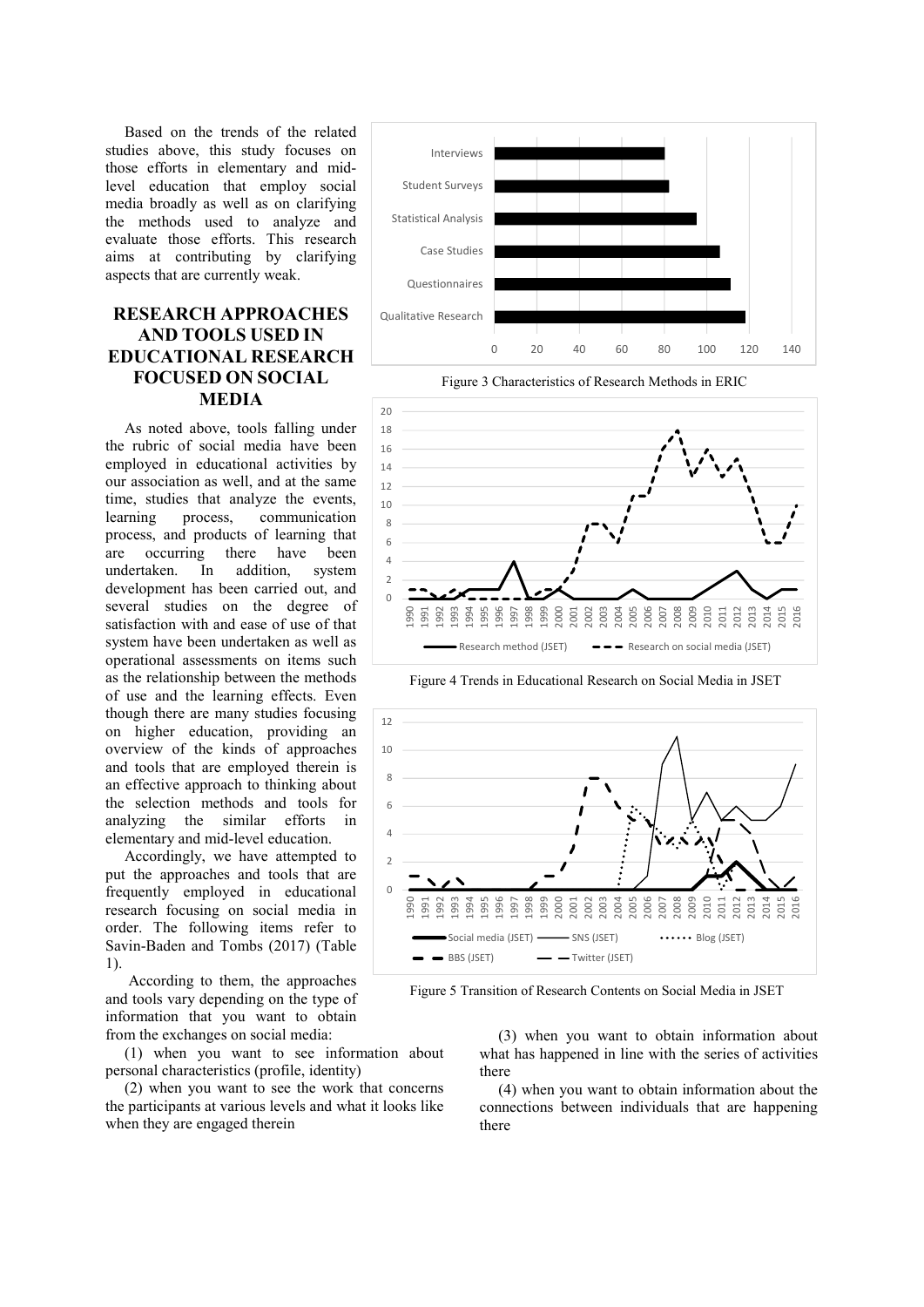(5) when you want to obtain information about the sort of content and the interactions that can be seen based on the individuals or a certain group thereof

(6) when you want to see what kind of knowledge has been obtained or created there.

In addition, it is noted that there are many cases involving the way in which the information is collected:

 (1) when information is collected by having people respond to inquiries on the Web

 (2) when information is collected by sending inquiries to the mobile devices of each person

 (3) when information is collected by using the information recorded in social media as the data

 (4) when information is collected by using as the data the information recorded by exchanges that use an avatar (as a variation on item 3)

(5) when information is collected through comment-based interviews and the like (among a response relation).

Moreover, it has been noted that the information being collected and the method for doing so with these approaches and tools are affected by your standpoint, such as (1) empiricism, (2) postempiricism, (3) critical social theory, (4) pragmatism, (5) phenomenology, (6) post-structuralism and postmodernism, (5) constructionism, and (6) constructivism.

However, in educational research that involves digital information such as social media, it is important to undertake a design firmly in accordance with the purpose of the research, but many points will be overlooked if the methodology or researcher too strongly adheres to a certain standpoint. To avoid this, we have pointed out while citing examples from other studies that employing methodologies that have a gradual convergence (viral methodologies) may be beneficial.

When it comes to studies on social media by this association, as was touched on above, and when social media is utilized for a certain purpose, there are many studies that examine (1) what happened, (2) what effects were obtained, and (3) how it was received by the participants.

Then, if the approaches that are employed were to be crossed with one another according to the abovementioned points, many that employ the following could be observed:

(1) Social network analysis could be used for viewing the events that occur (when you want to obtain information about what has happened in line with the series of activities there and when you want to obtain information about the connections between individuals there).

(2) Content analysis and keyword analysis could be used to view the results of certain efforts (when you want to obtain information about the sort of content and interactions that can be seen based on the

individuals or a certain group thereof) (Sugai et al. 2015).

## **METHODS FOR ANALYZING HOW SCHOOLCHILDREN ARE INTERPRETING INFORMATION THROUGH SOCIAL MEDIA**

What prior studies are there, what findings are obtained therefrom, and what research methods have been adopted in regards to the main subject of this report—the methods for interpreting schoolchildren's ability to comprehend the information they are reading in social media?

Jones et al. (2015) examined the manner in which adolescents handle social media and have analyzed what happens therein with the focus on discourse.

Accordingly, they interpreted through discourse analysis (Gee 2018) the processes whereby the participating adolescents generated meaning for each other, and they recounted the new phenomena that had been created and developed in the networks between actors, between actors and the media, and between connected media.

They then focus not only on the efforts made at school but those outside school and underscore the importance of paying attention to the relationship between the two.

Recently, in connection with learning guidance, it has been said that attention is being given not only to children's cognitive aspects but also to their noncognitive aspects (emotional dimension, etc.).

Then, when we examine the reading comprehension ability of schoolchildren pertaining to information accessed through social media, we should pay attention to identifying the following items:

(1) the problem setting, the form of the information (words, figures, moving pictures, simulations, etc.), the manner of speaking, and the kind of authority being granted

(2) the kind of moderating that can construct a social media environment wherein reading comprehension is easier to promote and think about

(3) the attention that is paid to social media discourses, a before-and-after comparison regarding the efforts, the words that are used in that venue, etc.

(4) the elements that promote or hinder reading comprehension and that lead to deeper reading comprehension (to the curation level).

It is thought to be important not just to examine the responses to questions and the thinking processes used in formulating such responses but also to promote surveys that include the discourse that is exchanged in the surrounding area: